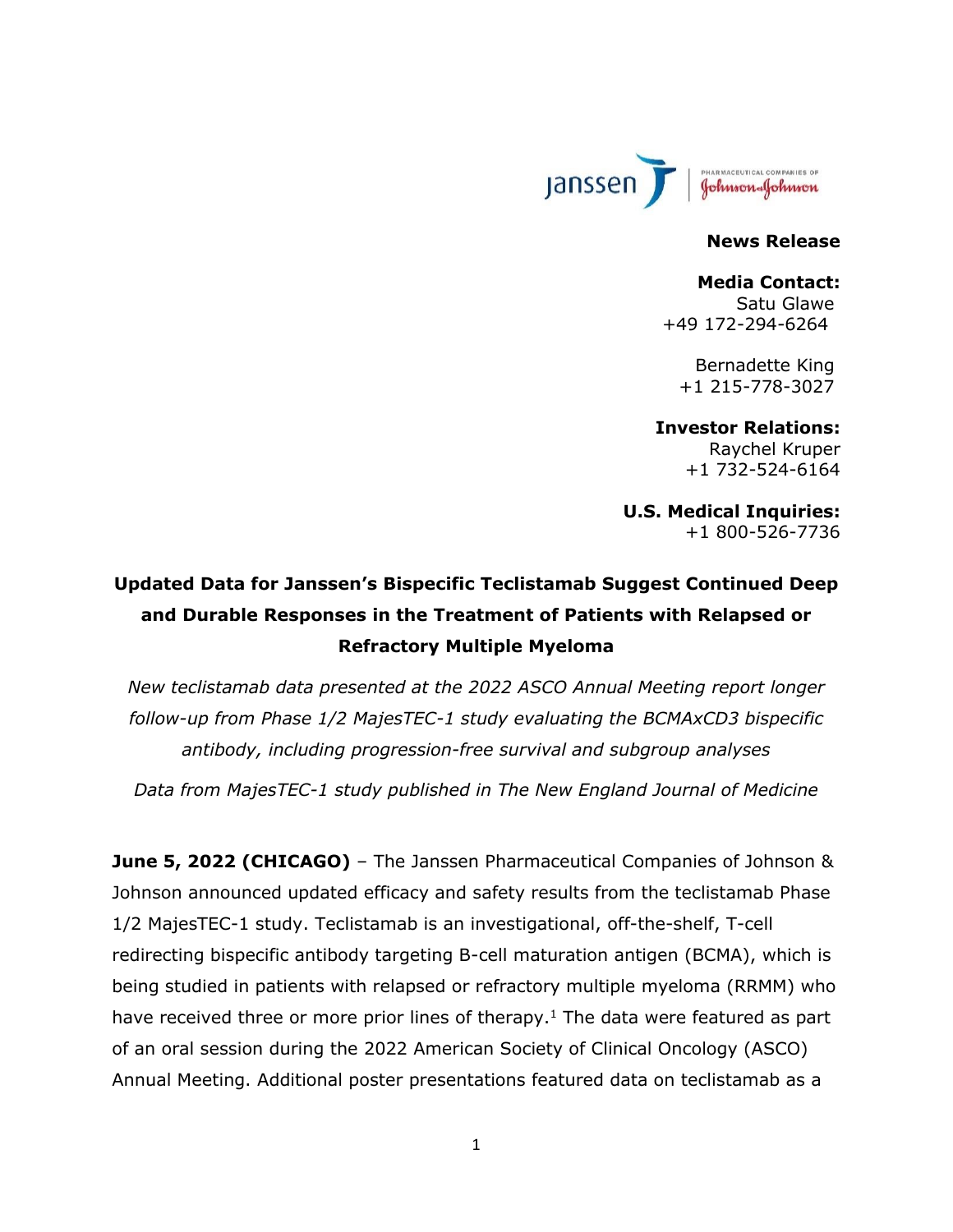monotherapy, as well as in combination with DARZALEX *FASPRO®* (daratumumab and hyaluronidase-fihj). Applications seeking approval of teclistamab are currently under health authority review in the U.S. and Europe.

The multicohort, open-label, Phase 1/2 MajesTEC-1 study is investigating the safety and efficacy of teclistamab in patients with RRMM who received at least three prior lines of therapy. As of March 2022, 165 patients were treated with teclistamab at the recommended subcutaneous (SC) Phase 2 dose (RP2D) of 1.5 mg/kg preceded by step-up doses of 0.06 and 0.3 mg/kg across both Phase 1 [\(NCT03145181\)](https://clinicaltrials.gov/ct2/show/NCT03145181) and Phase 2 [\(NCT04557098\)](https://clinicaltrials.gov/ct2/show/NCT04557098) of the study.

## **Longer Follow-up from MajesTEC-1 Study in Patients with Triple Class Exposed Multiple Myeloma [\(Abstract #8007\)](https://meetings.asco.org/abstracts-presentations/207306)**

<span id="page-1-0"></span>At a median follow-up of 14.1 months (0.26–24.4), an overall response rate (ORR) of 63 percent (95 percent Confidence Interval [CI], range, 55.2–70.4) was observed in patients with triple class exposed multiple myeloma, with a complete response (CR) or better achieved in 39.4 percent of patients.<sup>1</sup> Study participants had three or more prior lines of therapy, with a median of five prior lines, including a prior proteasome inhibitor, immunomodulatory drug and anti-CD38 antibody.<sup>1</sup> The majority of patients were triple-class refractory and/or refractory to their last line of treatment.<sup>1</sup> Although response duration data are not mature, the median duration of response at this time is 18.4 months and has not been reached in patients who achieved a CR or better (95 percent CI, 14.9 not estimable).<sup>1</sup> This suggests responses to teclistamab were durable and deepened over time.<sup>1</sup> The medium progression-free survival (PFS) was 11.3 months (95 percent CI, 8.8– 17.1).<sup>1</sup> Adverse events (AEs) were low-grade for the most part and manageable with no new safety signals seen. $<sup>1</sup>$ </sup>

These results from the MajesTEC-1 study were also simultaneously published online in *[The New England Journal of Medicine](https://www.nejm.org/doi/full/10.1056/NEJMoa2203478)*. 2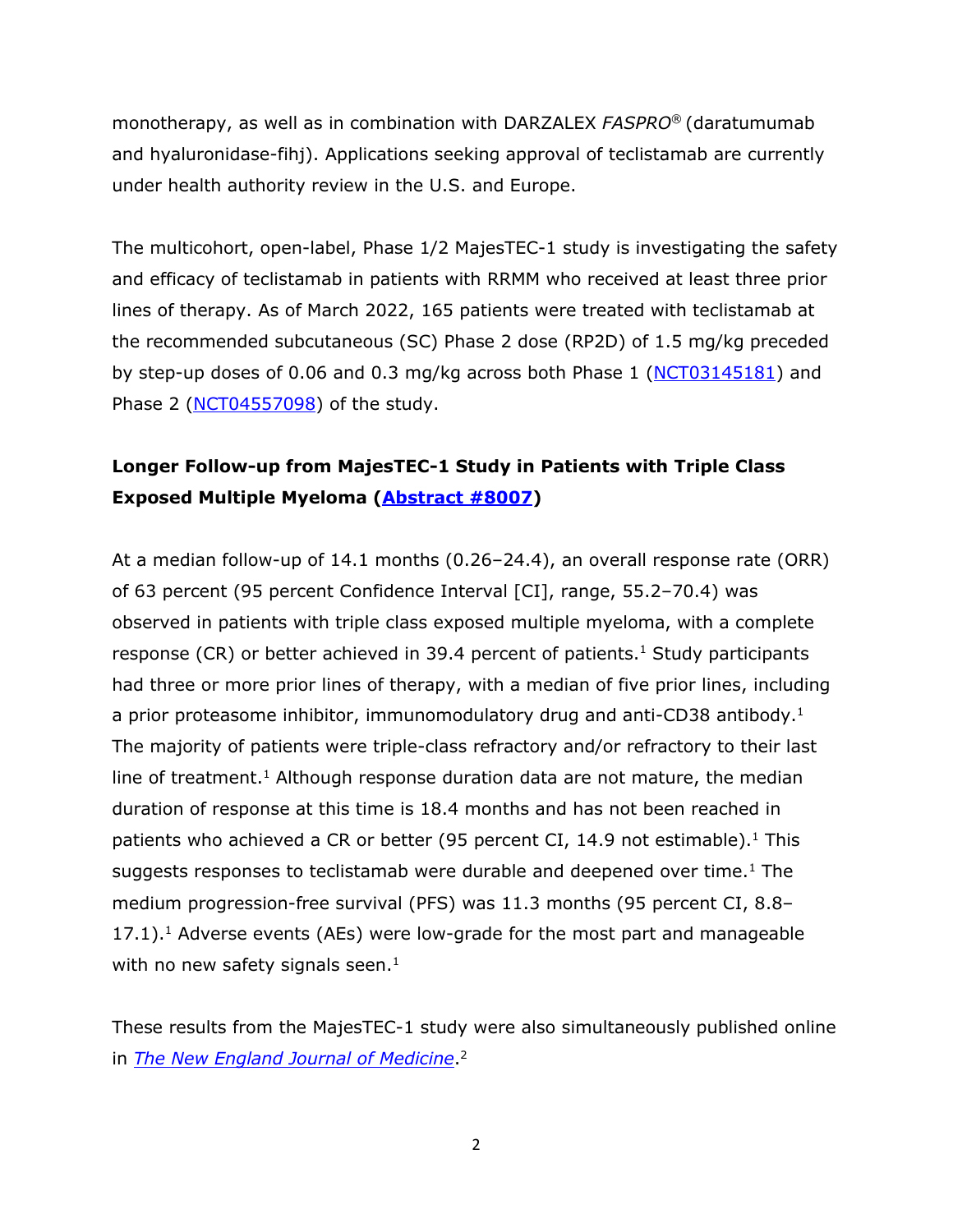"The MajesTEC-1 study update suggests patients with relapsed or refractory multiple myeloma receiving teclistamab achieved a deep response that was also durable," said Ajay K. Nooka, M.D., MPH, FACP, Associate Professor of Hematology and Medical Oncology at Emory School of Medicine and principal study investigator. ‡ "These longer-term data, notably the overall response rate and progression-free survival, are encouraging in this heavily pretreated patient population."

No new safety signals were observed with longer follow-up. $1$  In 14.1 month followup data presented at ASCO 2022, the most common grade 3/4 hematologic AEs were neutropenia (64.2 percent); anemia (37 percent); lymphopenia (32.7 percent) and thrombocytopenia (21.2 percent). Infections occurred in 76.4 percent of patients (44.8 percent grade  $3/4$ ).<sup>1</sup> The most common nonhematologic AE was cytokine release syndrome (CRS), all of which were grade 1/2 except for 1 transient grade 3 CRS (72.[1](#page-1-0) percent all grade).<sup>1</sup> The median time to CRS onset was two days (range,  $1-6$ ) and median duration was two days (range,  $1-9$ ).<sup>1</sup> There were five treatment-related deaths, and dose reductions and discontinuations due to AEs were infrequent.<sup>1</sup>

# **First Results from Cohort C of the MajesTEC-1 Study of Teclistamab in Patients with RRMM with Prior Exposure to BCMA Targeted Treatment [\(Abstract #8013\)](https://meetings.asco.org/abstracts-presentations/207362)**

Initial results were also presented from Cohort C of the MajesTEC-1 study evaluating teclistamab in the treatment of patients with RRMM who had previously been exposed to an anti-BCMA treatment.<sup>3</sup> These patients had received a median of six prior lines of therapy, most (85 percent) were triple-class refractory and 35 percent were penta-drug refractory.<sup>3</sup> The use of teclistamab following prior treatment with chimeric antigen receptor T cell (CAR-T) therapy and/or an antibody drug conjugate (ADC) (e.g., belantamab mafodotin) targeting BCMA resulted in a promising response rate in patients with heavily pretreated RRMM. <sup>3</sup> At a median follow-up of 12.5 months (0.7-14.4), the ORR was 52.5 percent (95 percent CI, 36.1–68.5) among 40 patients who received teclistamab in Cohort  $C<sup>3</sup>$  Responses to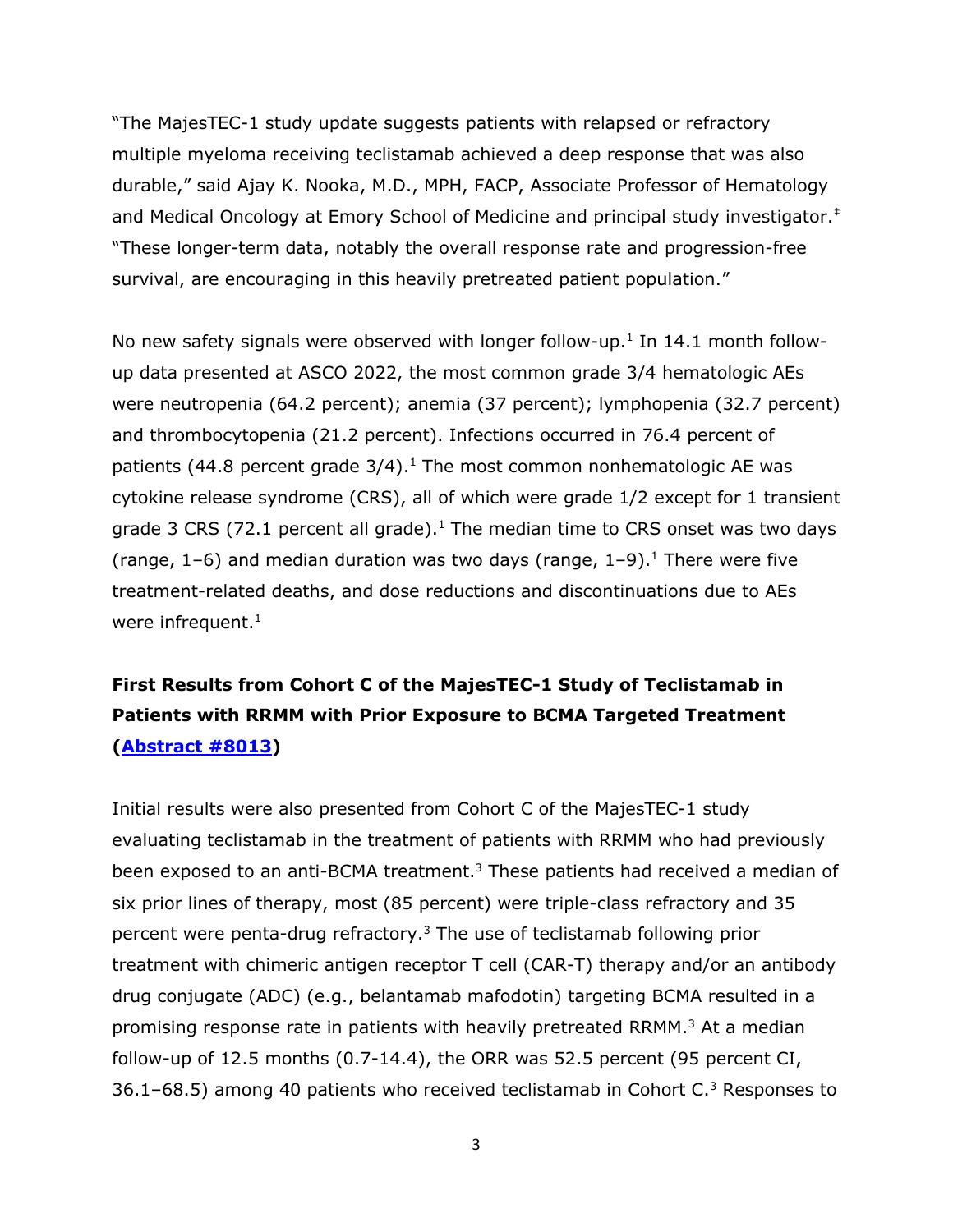teclistamab occurred early and deepened over time, with comparable response rates in patients previously treated with an ADC and/or CAR-T.<sup>3</sup>

A tolerable side-effect profile was observed in patients previously treated with anti-BCMA treatment, with no dose reductions or discontinuations due to AEs. <sup>3</sup> The safety profile for Cohort C was comparable with that observed in BCMA treatmentnaive patients, with no new safety signals. 3 In 12.5 month follow-up data, 26 patients (65 percent; 30 percent grade  $3/4$ ) had infections.<sup>3</sup> The most common AEs (n=40) were CRS (65 percent any grade), with a median time to CRS onset and duration of two days (range, 2-6) and two days (range, 1-4) respectively.<sup>3</sup> Cytopenias (grade 3/4) were noted as follows; neutropenia (62.5 percent); thrombocytopenia (30 percent); anemia (35 percent); and lymphopenia (42.5 percent).<sup>3</sup>

## **Initial Patient-Reported Health-Related Quality of Life (HRQoL) Outcomes in Patients with RRMM Treated with Teclistamab [\(Abstract #8033\)](https://meetings.asco.org/abstracts-presentations/207903)**

Initial results from an analysis of patient-reported health-related quality of life (HRQoL) outcomes following treatment with teclistamab were also shared in a poster session.<sup>4</sup> The study analyzed patient-reported assessments of quality of life metrics among patients in the MajesTEC-1 trial who had received their first treatment dose by March 18, 2021.<sup>4</sup> The metrics analyzed include function (physical, role, emotional, cognitive, social); symptoms (fatigue, nausea/vomiting, pain, appetite loss, constipation, diarrhea); and generic health (mobility, self-care, usual activities, pain/discomfort, anxiety/depression). <sup>4</sup> Over 80 percent of the 110 patients included in the patient-reported outcomes (PRO) analysis noted meaningful improvement (percentages of patients with clinically meaningful change from baseline (EORTC QLQ-C30 scales: ≥10 points)) in at least one of the symptom scales.<sup>4</sup> Reduction in pain scores occurred as early as cycle two.<sup>4</sup> At the moment, no meaningful improvement was observed in the scales for physical functioning and fatigue. <sup>4</sup> These initial PRO results complement recent clinical data and support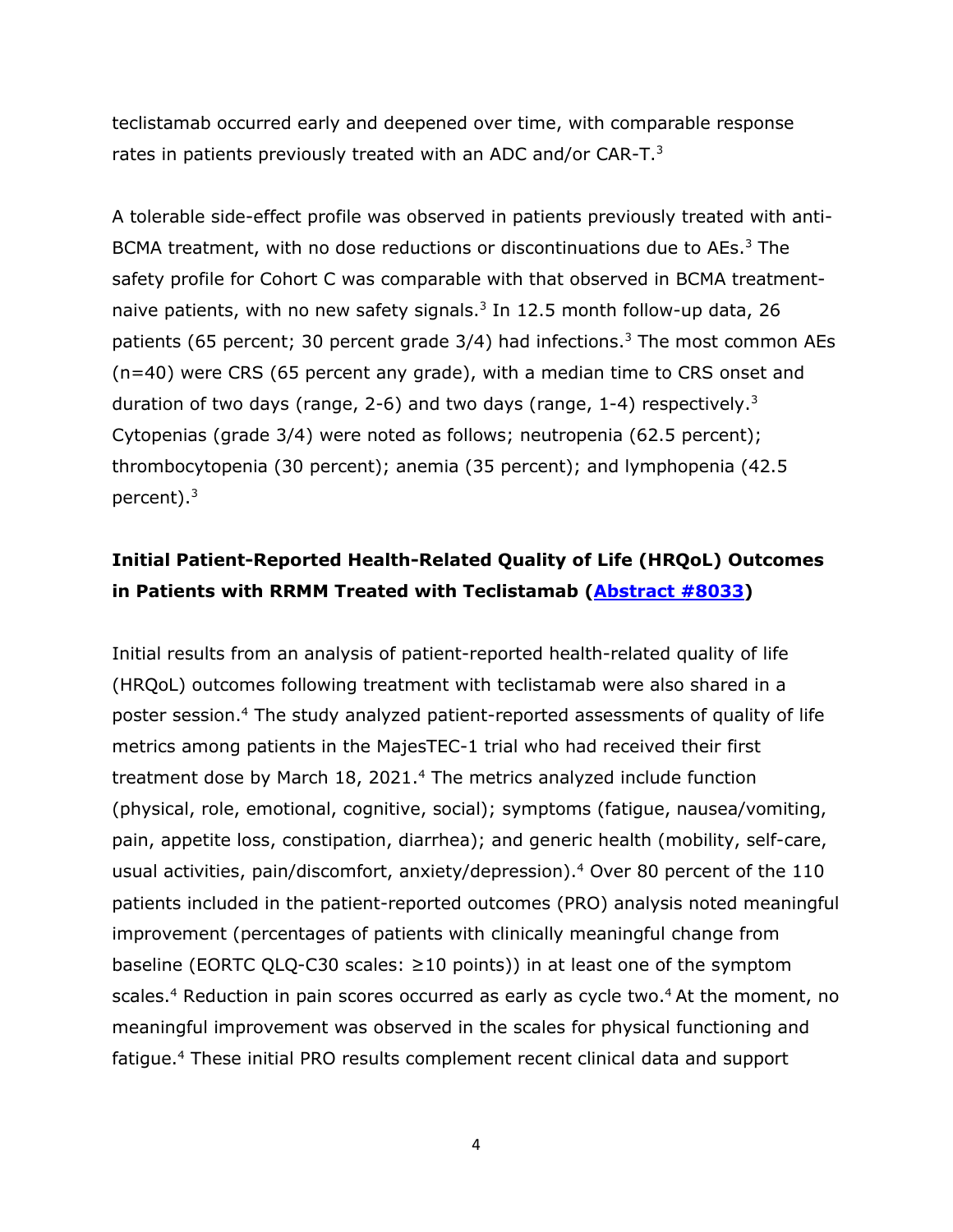teclistamab as a potential off-the-shelf, T-cell redirecting therapy for patients with RRMM.<sup>4</sup>

As of September 7, 2021, median duration of treatment was 5.7 months and median follow-up was 7.8 months.<sup>4</sup> Global health status scores significantly improved from baseline (95 percent CIs for least squares mean change did not cross 0) at cycles four, six, and eight; emotional functioning significantly improved at all time points.<sup>4</sup> PRO assessments included European Organization for Research and Treatment of Cancer Quality of Life Questionnaire Core 30 item (EORTC QLQ-C30). <sup>4</sup> PROs were assessed on day one of each treatment cycle (28 days per cycle).<sup>4</sup> Additional follow-up is needed to assess the full benefit of meaningful improvement in functional outcomes.<sup>4</sup>

# **Two Studies Investigate the Safety and Efficacy of Teclistamab and DARZALEX** *FASPRO®* **(daratumumab and hyaluronidase-fihj) in Combination for the Treatment of Patients with RRMM**

Updated results from the Phase 1 TRIMM-2 study [\(NCT04108195\)](https://www.clinicaltrials.gov/ct2/show/NCT04108195) were featured during a poster session  $(Abstract #8032)$  at ASCO 2022, evaluating teclistamab in combination with DARZALEX *FASPRO®*, a CD38-directed monoclonal antibody approved to be given subcutaneously for the treatment of patients with multiple myeloma.<sup>5</sup> In the study, patients received a median of five prior lines of therapy; 75.4 percent had prior exposure to anti-CD38 therapies, and 63.1 percent were refractory to anti-CD38 treatment.<sup>5</sup> Evaluable patients achieved an ORR of 76.5 percent at a median follow-up of 8.6 months (0.3–19.6). 5

A poster presentation for the ongoing multicenter, open-label, randomized Phase 3 MajesTEC-3 [\(NCT05083169\)](https://clinicaltrials.gov/ct2/show/NCT05083169) study comparing the efficacy of teclistamab in combination with daratumumab versus investigator's choice of daratumumab in combination with pomalidomide and dexamethasone (DPd) or bortezomib and dexamethasone (DVd) [\(Poster TPS8072\)](https://meetings.asco.org/abstracts-presentations/213109) in patients with RRMM was also presented at ASCO. 6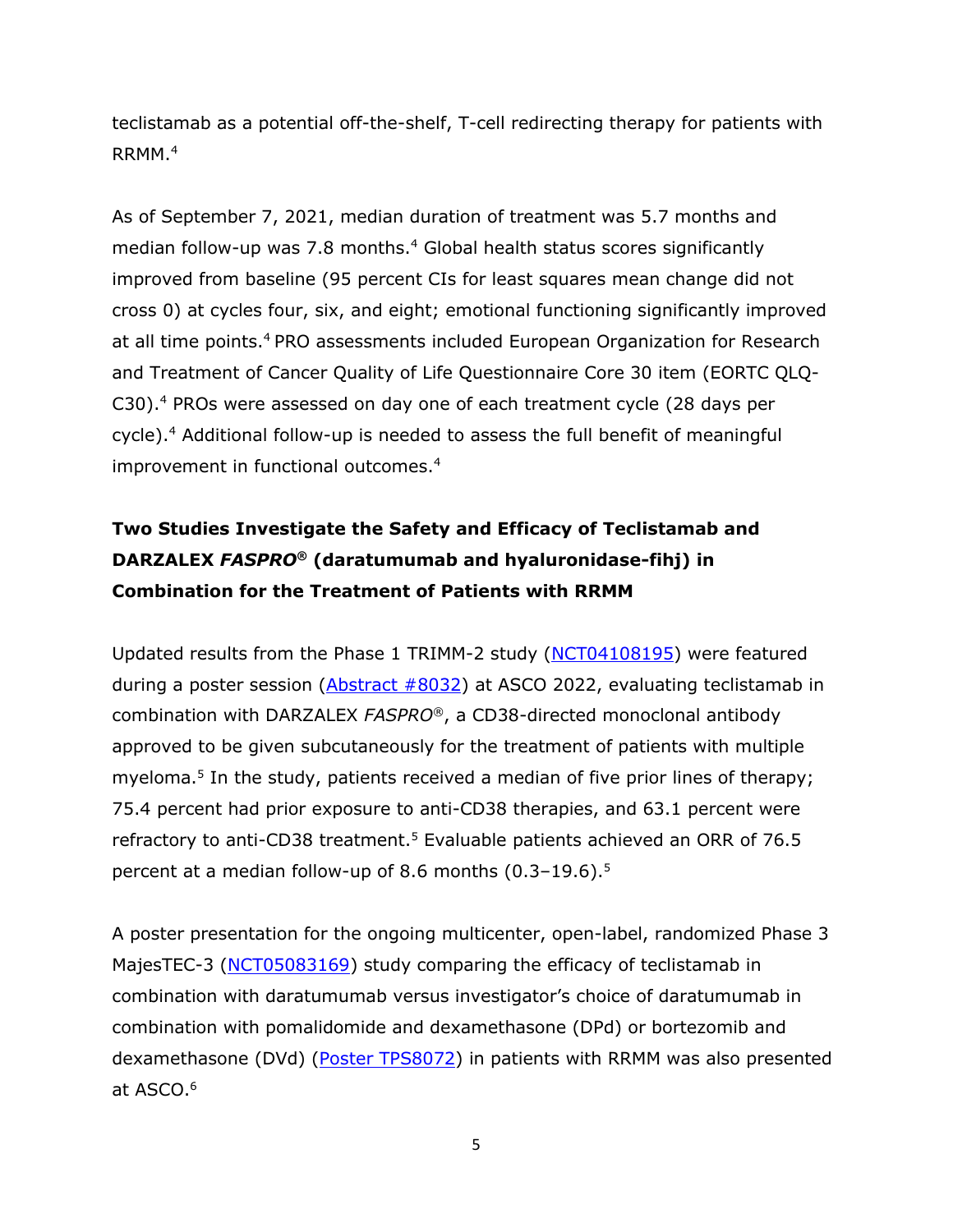Additional data from both the teclistamab  $(Abstruct #S188)$  and talquetamab [\(Abstract #S183\)](https://library.ehaweb.org/eha/2022/eha2022-congress/357047/niels.wjc.van.de.donk.novel.combination.immunotherapy.for.the.treatment.of.html) cohorts of the TRIMM-2 study will be featured as oral presentations at the European Hematology Association (EHA) 2022 Congress taking place in Vienna, Austria, June 9-12.7,8

"The updated data presented at ASCO support the ongoing evaluation of teclistamab as a monotherapy and in combination with standard of care treatments," said Yusri Elsayed, M.D., M.HSc., Ph.D., Vice President, Disease Area Leader, Hematologic Malignancies, Janssen Research & Development, LLC. "These results underscore our ongoing commitment to address the unmet need for new therapeutic options and our effort to bring forward novel treatments for multiple myeloma patients in the near future."

#### **About Teclistamab**

Teclistamab is an investigational, fully humanized IgG4, T-cell redirecting, bispecific antibody targeting both BCMA (B-cell maturation antigen) and CD3, the T-cell receptor. BCMA is expressed at high levels on multiple myeloma cells.<sup>9,10,11,12,13</sup> Teclistamab redirects CD3-positive T-cells to BCMA-expressing myeloma cells to induce killing of tumor cells.<sup>8</sup>

Teclistamab is currently being evaluated in several monotherapy and combination studies. In 2020, the European Commission and the U.S. Food and Drug Administration (FDA) each granted teclistamab Orphan Drug Designation for the treatment of multiple myeloma. In January 2021 and June 2021, teclistamab [received](https://www.janssen.com/janssen-submits-biologics-license-application-us-fda-seeking-approval-teclistamab-treatment-patients) a PRIority MEdicines (PRIME) designation by the European Medicines Agency (EMA) and Breakthrough Therapy Designation (BTD) by the U.S. FDA, respectively. PRIME offers enhanced interaction and early dialogue to optimize drug development plans and speed up evaluation of cutting-edge, scientific advances that target a high unmet medical need.<sup>14</sup> The U.S. FDA grants BTD to expedite the development and regulatory review of an investigational medicine that is intended to treat a serious or life-threatening condition and is based on preliminary clinical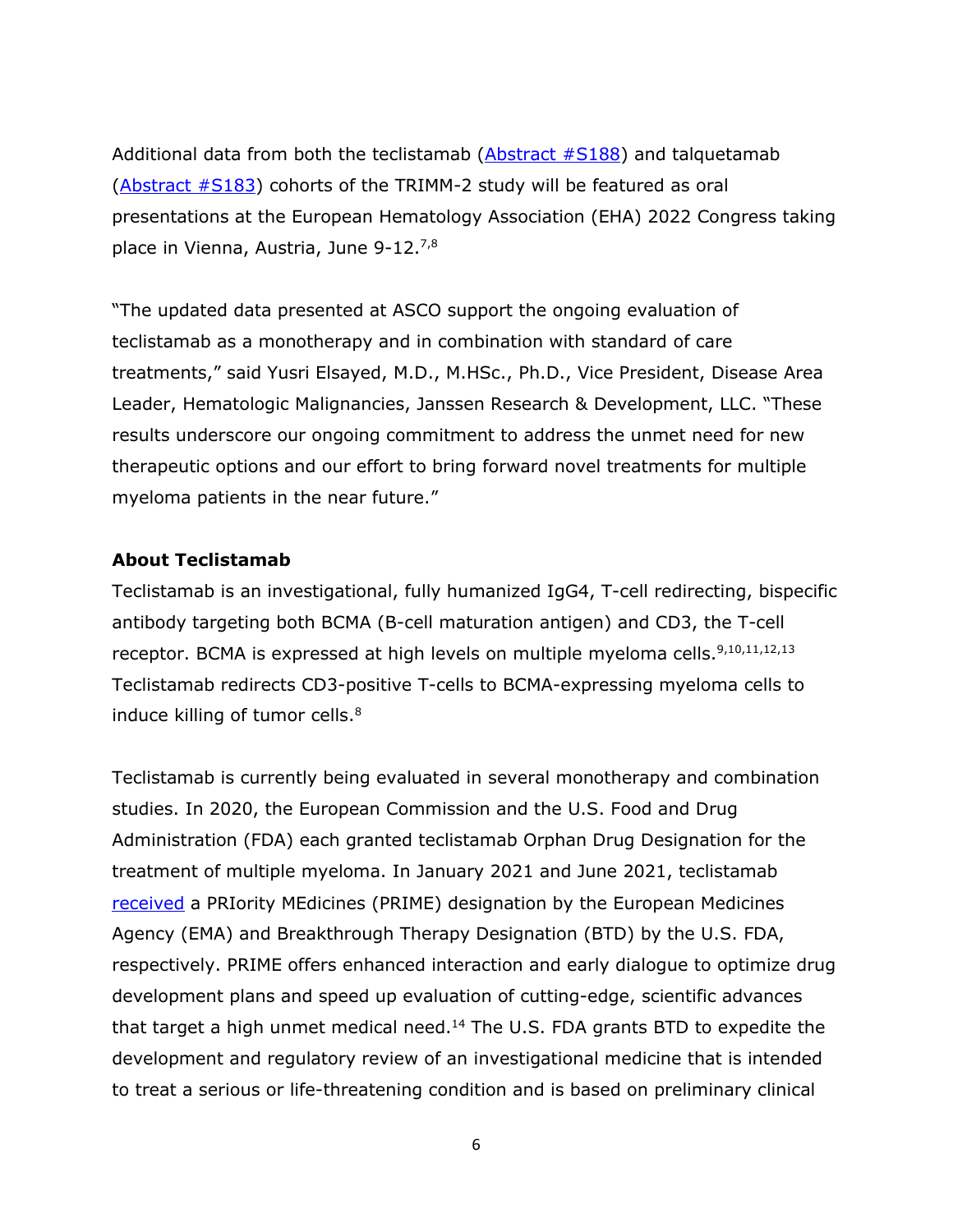evidence that demonstrates the drug may have substantial improvement on at least one clinically significant endpoint over available therapy.<sup>15</sup> In December 2021, Janssen submitted a Biologics License Application (BLA) to the FDA seeking approval of teclistamab for the treatment of patients with relapsed or refractory multiple myeloma; a marketing authorization application (MAA) was submitted to the EMA for teclistamab approval in January 2022.

## **About DARZALEX** *FASPRO***®**

In [August 2012,](https://www.jnj.com/media-center/press-releases/janssen-biotech-announces-global-license-and-development-agreement-for-investigational-anti-cancer-agent-daratumumab) Janssen Biotech, Inc. and Genmab A/S entered into a worldwide agreement, which granted Janssen an exclusive license to develop, manufacture and commercialize daratumumab. DARZALEX *FASPRO*® is the only CD38-directed antibody approved to be given subcutaneously to treat patients with multiple myeloma and now light chain (AL) amyloidosis. DARZALEX *FASPRO*® is coformulated with recombinant human hyaluronidase PH20 (rHuPH20), Halozyme's ENHANZE® drug delivery technology.

DARZALEX *FASPRO*® is indicated for the treatment of adult patients with multiple myeloma:

- in combination with bortezomib, melphalan and prednisone in newly diagnosed patients who are ineligible for autologous stem cell transplant
- in combination with lenalidomide and dexamethasone in newly diagnosed patients who are ineligible for autologous stem cell transplant and in patients with relapsed or refractory multiple myeloma who have received at least one prior therapy
- in combination with bortezomib, thalidomide, and dexamethasone in newly diagnosed patients who are eligible for autologous stem cell transplant
- in combination with pomalidomide and dexamethasone in patients who have received at least one prior line of therapy including lenalidomide and a proteasome inhibitor

• in combination with bortezomib and dexamethasone in patients who have received at least one prior therapy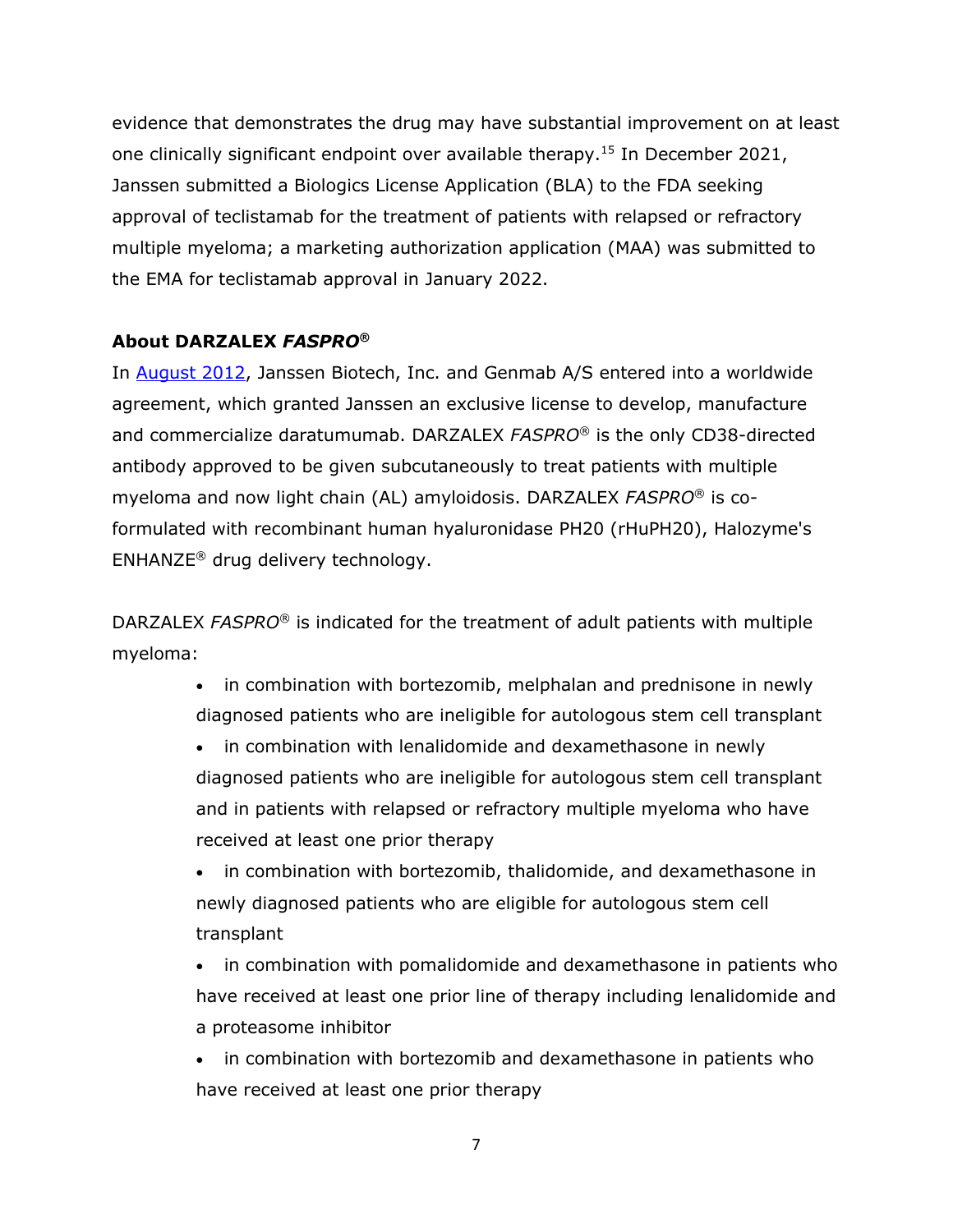- in combination with carfilzomib and dexamethasone in patients with relapsed or refractory multiple myeloma who have received one to three prior lines of therapy
- as monotherapy in patients who have received at least three prior lines of therapy including a proteasome inhibitor (PI) and an immunomodulatory agent or who are double-refractory to a PI and an immunomodulatory agent

DARZALEX *FASPRO*® in combination with bortezomib, cyclophosphamide, and dexamethasone is indicated for the treatment of adult patients with newly diagnosed AL amyloidosis. This indication is approved under accelerated approval based on response rate. Continued approval for this indication may be contingent upon verification and description of clinical benefit in a confirmatory trial(s).

### **Limitations of Use**

DARZALEX *FASPRO*® is not indicated and is not recommended for the treatment of patients with AL amyloidosis who have NYHA Class IIIB or Class IV cardiac disease or Mayo Stage IIIB outside of controlled clinical trials.

Full prescribing information for DARZALEX *FASPRO*® is available [here.](https://www.janssenlabels.com/package-insert/product-monograph/prescribing-information/DARZALEX+Faspro-pi.pdf)

# **DARZALEX** *FASPRO*® **IMPORTANT SAFETY INFORMATION CONTRAINDICATIONS**

DARZALEX *FASPRO*® is contraindicated in patients with a history of severe hypersensitivity to daratumumab, hyaluronidase or any of the components of the formulation.

### **WARNINGS AND PRECAUTIONS**

### **Hypersensitivity and Other Administration Reactions**

Both systemic administration-related reactions, including severe or life-threatening reactions, and local injection-site reactions can occur with DARZALEX *FASPRO*®.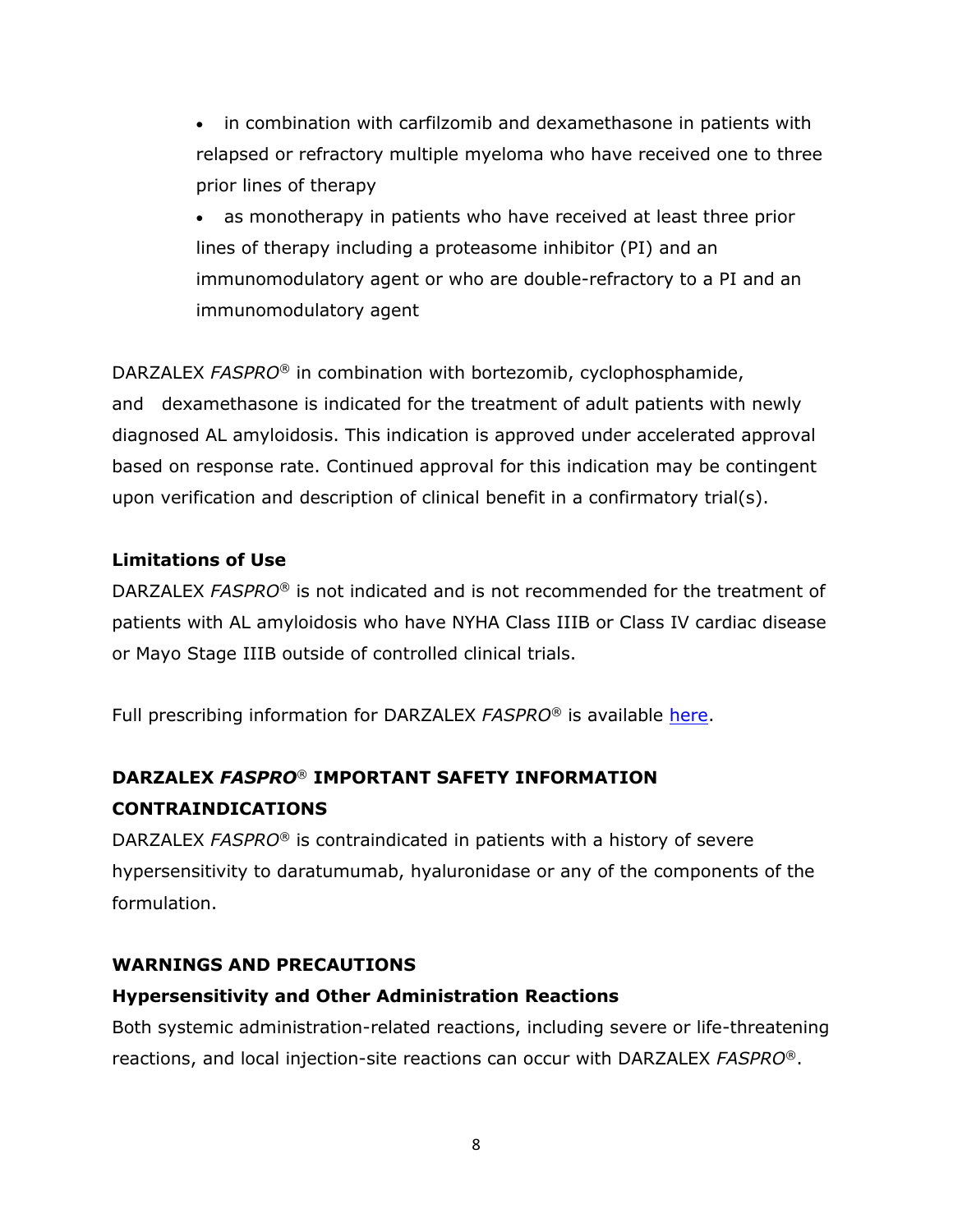Fatal reactions have been reported with daratumumab-containing products, including DARZALEX *FASPRO*®.

### *Systemic Reactions*

In a pooled safety population of 898 patients with multiple myeloma (N=705) or light chain (AL) amyloidosis (N=193) who received DARZALEX *FASPRO*® as monotherapy or in combination, 9% of patients experienced a systemic administration-related reaction (Grade 2: 3.2%, Grade 3: 1%). Systemic administration-related reactions occurred in 8% of patients with the first injection, 0.3% with the second injection, and cumulatively 1% with subsequent injections. The median time to onset was 3.2 hours (range: 4 minutes to 3.5 days). Of the 140 systemic administration-related reactions that occurred in 77 patients, 121 (86%) occurred on the day of DARZALEX *FASPRO*® administration. Delayed systemic administration-related reactions have occurred in 1% of the patients.

Severe reactions included hypoxia, dyspnea, hypertension and tachycardia. Other signs and symptoms of systemic administration-related reactions may include respiratory symptoms, such as bronchospasm, nasal congestion, cough, throat irritation, allergic rhinitis, and wheezing, as well as anaphylactic reaction, pyrexia, chest pain, pruritis, chills, vomiting, nausea, and hypotension.

Pre-medicate patients with histamine-1 receptor antagonist, acetaminophen and corticosteroids. Monitor patients for systemic administration-related reactions, especially following the first and second injections. For anaphylactic reaction or lifethreatening (Grade 4) administration-related reactions, immediately and permanently discontinue DARZALEX *FASPRO*®*.* Consider administering corticosteroids and other medications after the administration of DARZALEX *FASPRO*® depending on dosing regimen and medical history to minimize the risk of delayed (defined as occurring the day after administration) systemic administration-related reactions.

### *Local Reactions*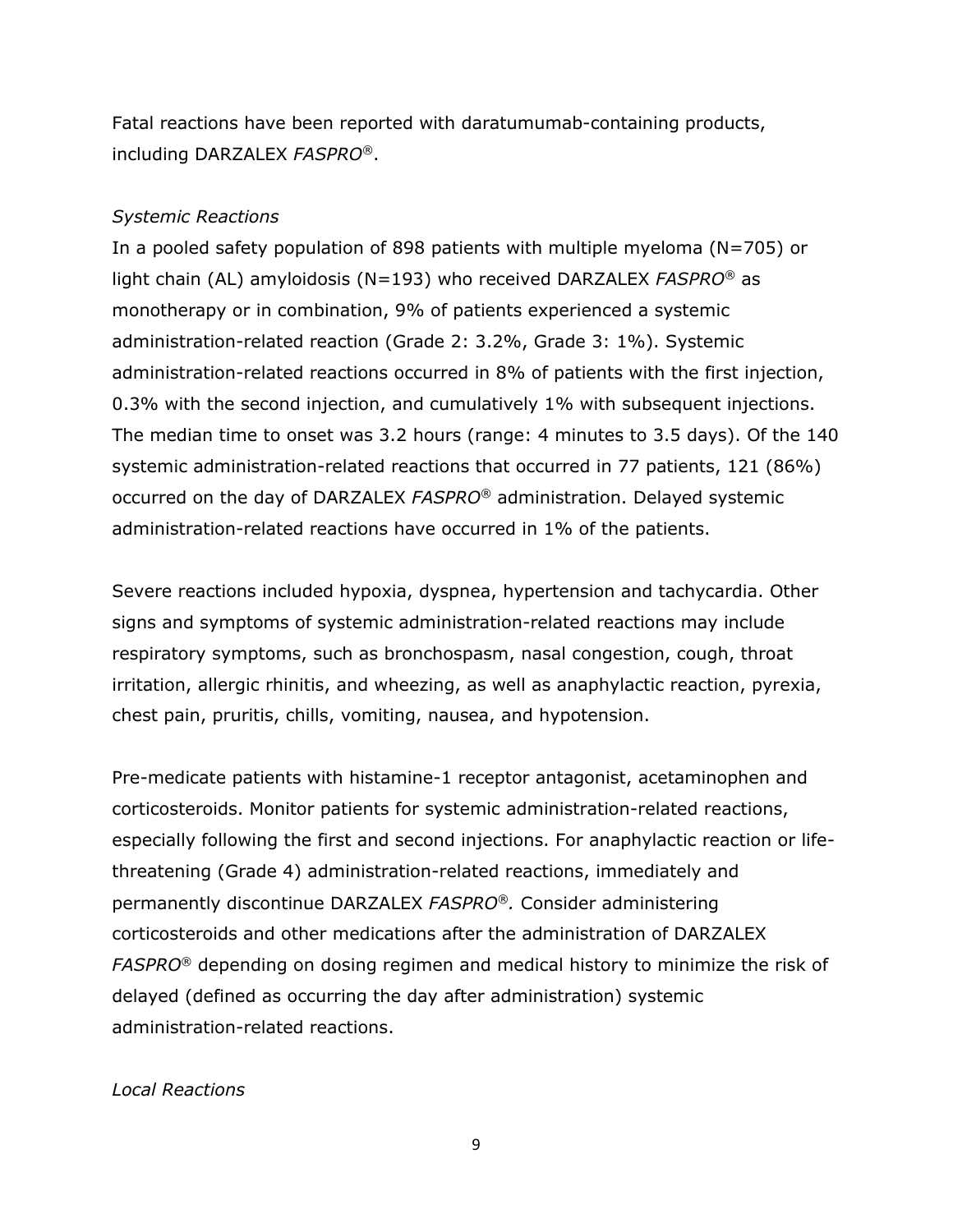In this pooled safety population, injection-site reactions occurred in 8% of patients, including Grade 2 reactions in 0.7%. The most frequent  $(>1%)$  injection-site reaction was injection site erythema. These local reactions occurred a median of 5 minutes (range: 0 minutes to 6.5 days) after starting administration of DARZALEX *FASPRO*®. Monitor for local reactions and consider symptomatic management.

#### **Cardiac Toxicity in Patients with Light Chain (AL) Amyloidosis**

Serious or fatal cardiac adverse reactions occurred in patients with light chain (AL) amyloidosis who received DARZALEX *FASPRO*® in combination with bortezomib, cyclophosphamide and dexamethasone. Serious cardiac disorders occurred in 16% and fatal cardiac disorders occurred in 10% of patients. Patients with NYHA Class IIIA or Mayo Stage IIIA disease may be at greater risk. Patients with NYHA Class IIIB or IV disease were not studied. Monitor patients with cardiac involvement of light chain (AL) amyloidosis more frequently for cardiac adverse reactions and administer supportive care as appropriate.

### **Neutropenia**

Daratumumab may increase neutropenia induced by background therapy*.* Monitor complete blood cell counts periodically during treatment according to manufacturer's prescribing information for background therapies. Monitor patients with neutropenia for signs of infection. Consider withholding DARZALEX *FASPRO*® until recovery of neutrophils. In lower body weight patients receiving DARZALEX *FASPRO*®, higher rates of Grade 3-4 neutropenia were observed.

### **Thrombocytopenia**

Daratumumab may increase thrombocytopenia induced by background therapy. Monitor complete blood cell counts periodically during treatment according to manufacturer's prescribing information for background therapies. Consider withholding DARZALEX *FASPRO*® until recovery of platelets.

### **Embryo-Fetal Toxicity**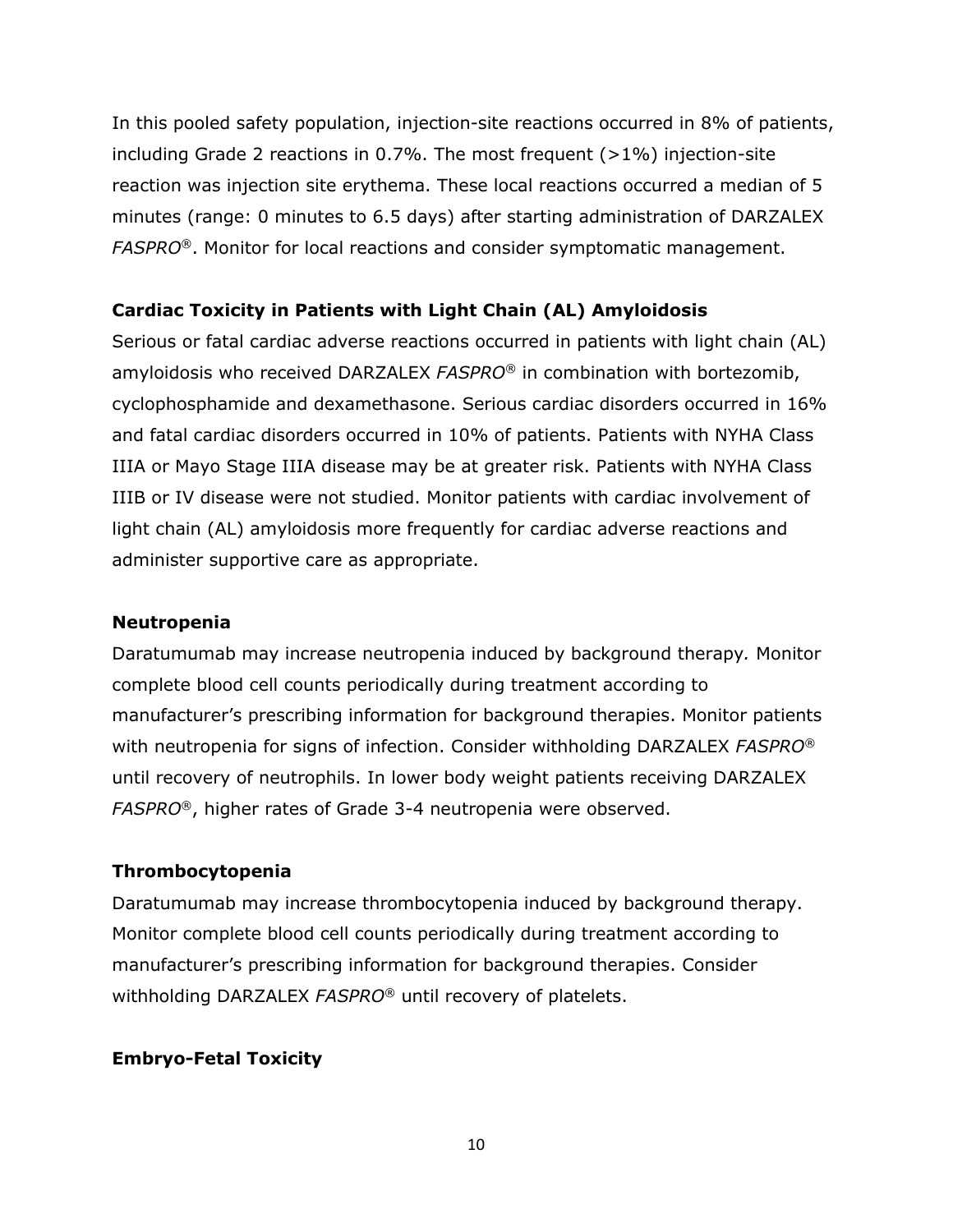Based on the mechanism of action, DARZALEX *FASPRO*® can cause fetal harm when administered to a pregnant woman. DARZALEX *FASPRO*® may cause depletion of fetal immune cells and decreased bone density. Advise pregnant women of the potential risk to a fetus. Advise females with reproductive potential to use effective contraception during treatment with DARZALEX *FASPRO*® and for 3 months after the last dose.

The combination of DARZALEX *FASPRO*® with lenalidomide is contraindicated in pregnant women, because lenalidomide may cause birth defects and death of the unborn child. Refer to the lenalidomide prescribing information on use during pregnancy.

### **Interference with Serological Testing**

Daratumumab binds to CD38 on red blood cells (RBCs) and results in a positive Indirect Antiglobulin Test (Indirect Coombs test). Daratumumab-mediated positive indirect antiglobulin test may persist for up to 6 months after the last daratumumab administration. Daratumumab bound to RBCs masks detection of antibodies to minor antigens in the patient's serum. The determination of a patient's ABO and Rh blood type are not impacted.

Notify blood transfusion centers of this interference with serological testing and inform blood banks that a patient has received DARZALEX *FASPRO*®*.* Type and screen patients prior to starting DARZALEX *FASPRO*®.

### **Interference with Determination of Complete Response**

Daratumumab is a human IgG kappa monoclonal antibody that can be detected on both the serum protein electrophoresis (SPE) and immunofixation (IFE) assays used for the clinical monitoring of endogenous M-protein. This interference can impact the determination of complete response and of disease progression in some DARZALEX *FASPRO*®-treated patients with IgG kappa myeloma protein.

#### **ADVERSE REACTIONS**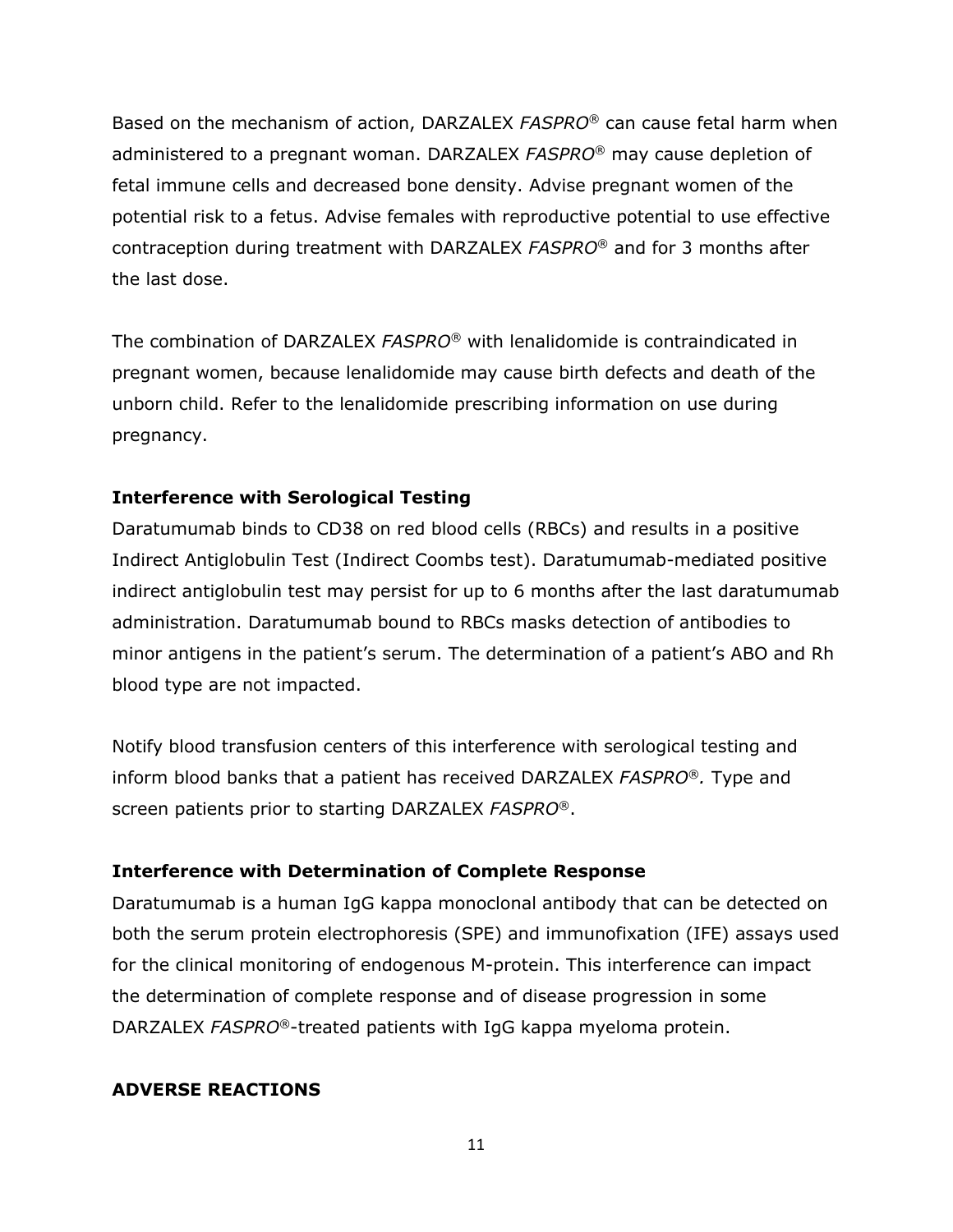The most common adverse reaction (≥20%) with DARZALEX *FASPRO*® monotherapy is upper respiratory tract infection. The most common adverse reactions with combination therapy ( $\geq$ 20% for any combination) include fatigue, nausea, diarrhea, dyspnea, insomnia, pyrexia, cough, muscle spasms, back pain, vomiting, upper respiratory tract infection, peripheral sensory neuropathy, constipation, pneumonia, and peripheral edema.

The most common adverse reactions ( $\geq$ 20%) in patients with light chain (AL) amyloidosis who received DARZALEX *FASPRO*® are upper respiratory tract infection, diarrhea, peripheral edema, constipation, fatigue, peripheral sensory neuropathy, nausea, insomnia, dyspnea, and cough.

The most common hematology laboratory abnormalities ( $\geq$ 40%) with DARZALEX *FASPRO*® are decreased leukocytes, decreased lymphocytes, decreased neutrophils, decreased platelets, and decreased hemoglobin.

## **Please see full [Prescribing Information](https://www.janssenlabels.com/package-insert/product-monograph/prescribing-information/DARZALEX+Faspro-pi.pdf) for DARZALEX** *FASPRO***®.**

### **About Multiple Myeloma**

Multiple myeloma is an incurable blood cancer that affects some white blood cells called plasma cells, which are found in the bone marrow.<sup>16</sup> When damaged, these plasma cells rapidly spread and replace normal cells in the bone marrow with tumors. In 2020, worldwide an estimated 176,000 people were diagnosed with multiple myeloma.<sup>17</sup> In 2022, it is estimated that more than 34,000 people will be diagnosed with multiple myeloma, and more than 12,000 people will die from the disease in the U.S. $<sup>18</sup>$  While some people diagnosed with multiple myeloma initially</sup> have no symptoms, most patients are diagnosed due to symptoms that can include bone fracture or pain, low red blood cell counts, tiredness, high calcium levels, kidney problems or infections.<sup>19</sup>

#### **About the Janssen Pharmaceutical Companies of Johnson & Johnson**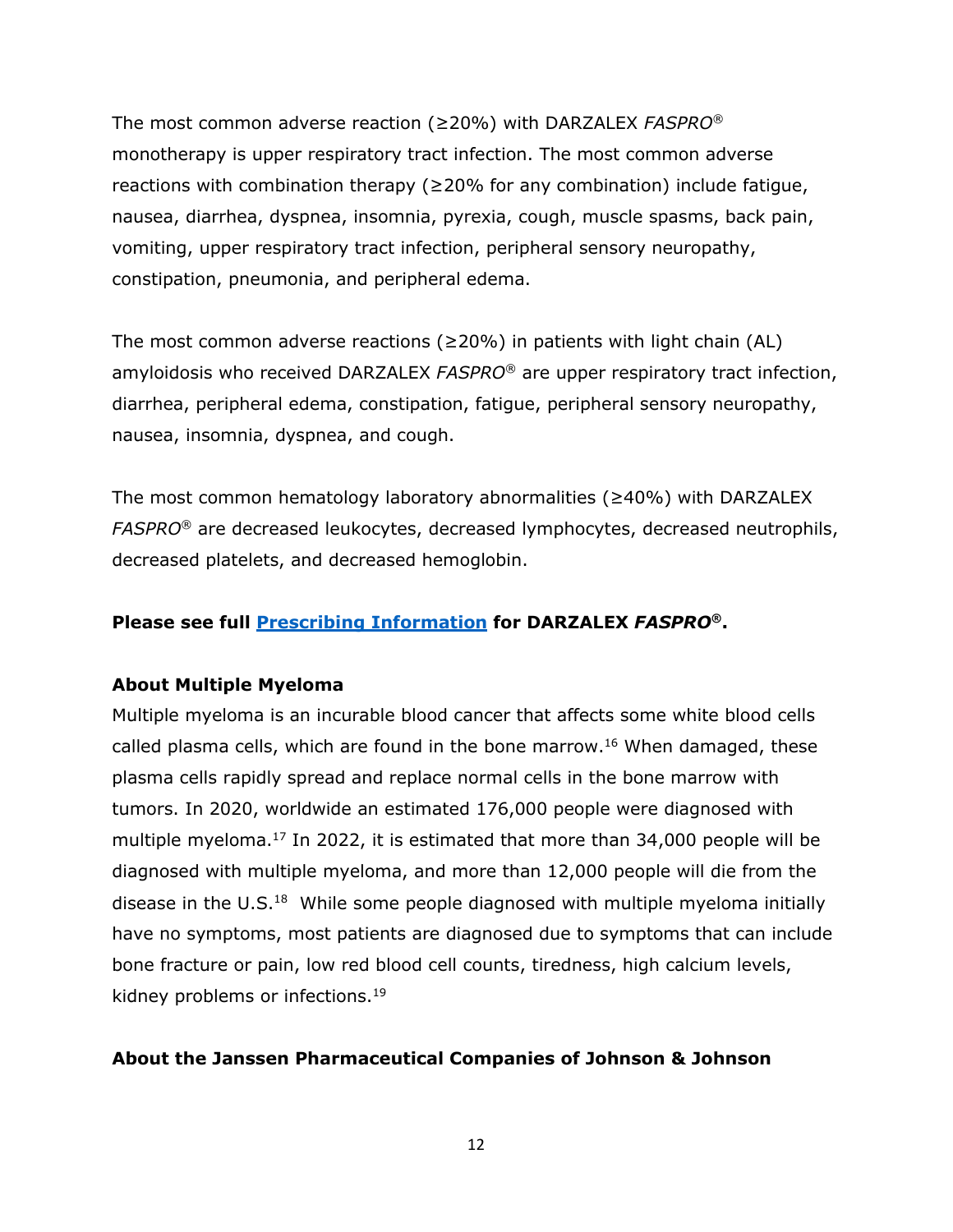At Janssen, we're creating a future where disease is a thing of the past. We're the Pharmaceutical Companies of Johnson & Johnson, working tirelessly to make that future a reality for patients everywhere by fighting sickness with science, improving access with ingenuity, and healing hopelessness with heart. We focus on areas of medicine where we can make the biggest difference: Cardiovascular, Metabolism, & Retina; Immunology; Infectious Diseases & Vaccines; Neuroscience; Oncology; and Pulmonary Hypertension.

Learn more at [www.janssen.com.](https://nam12.safelinks.protection.outlook.com/?url=http%3A%2F%2Fwww.janssen.com%2F&data=05%7C01%7CJulia.Entwistle%40edelman.com%7C2f730c5028b84caba3f208da3b4292ee%7Cb824bfb3918e43c2bb1cdcc1ba40a82b%7C0%7C0%7C637887454386204582%7CUnknown%7CTWFpbGZsb3d8eyJWIjoiMC4wLjAwMDAiLCJQIjoiV2luMzIiLCJBTiI6Ik1haWwiLCJXVCI6Mn0%3D%7C3000%7C%7C%7C&sdata=6sWXIUDiP2SSzyTvnSSvII1QX0JYVhUXAqMNRvtaI6I%3D&reserved=0) Follow us at [www.twitter.com/JanssenGlobal.](https://nam12.safelinks.protection.outlook.com/?url=http%3A%2F%2Fwww.twitter.com%2FJanssenGlobal&data=05%7C01%7CJulia.Entwistle%40edelman.com%7C2f730c5028b84caba3f208da3b4292ee%7Cb824bfb3918e43c2bb1cdcc1ba40a82b%7C0%7C0%7C637887454386204582%7CUnknown%7CTWFpbGZsb3d8eyJWIjoiMC4wLjAwMDAiLCJQIjoiV2luMzIiLCJBTiI6Ik1haWwiLCJXVCI6Mn0%3D%7C3000%7C%7C%7C&sdata=5Hj%2BQ%2FvGPhz%2FN%2F%2B7%2F2sk%2Bk4MvP1dj%2FE3%2F9hVxYD%2B0Wo%3D&reserved=0) Janssen Research & Development, LLC is one of the Janssen Pharmaceutical Companies of Johnson & Johnson.

*‡Dr. Nooka has served as a paid consultant to Janssen; he has not been paid for any media work.*

#### *Cautions Concerning Forward-Looking Statements*

*This press release contains "forward-looking statements" as defined in the Private Securities Litigation Reform Act of 1995 regarding product development and the potential benefits and treatment impact of teclistamab* a*nd DARZALEX FASPRO®. The reader is cautioned not to rely on these forward-looking statements. These statements are based on current expectations of future events. If underlying assumptions prove inaccurate or known or unknown risks or uncertainties materialize, actual results could vary materially from the expectations and projections of Janssen Research & Development, LLC or any of the other Janssen Pharmaceutical Companies and/or Johnson & Johnson. Risks and uncertainties include, but are not limited to: challenges and uncertainties inherent in product research and development, including the uncertainty of clinical success and of obtaining regulatory approvals; uncertainty of commercial success; manufacturing difficulties and delays; competition, including technological advances, new products and patents attained by competitors; challenges to patents; product efficacy or safety concerns resulting in product recalls or regulatory action; changes in behavior and spending patterns of purchasers of health care products and services;*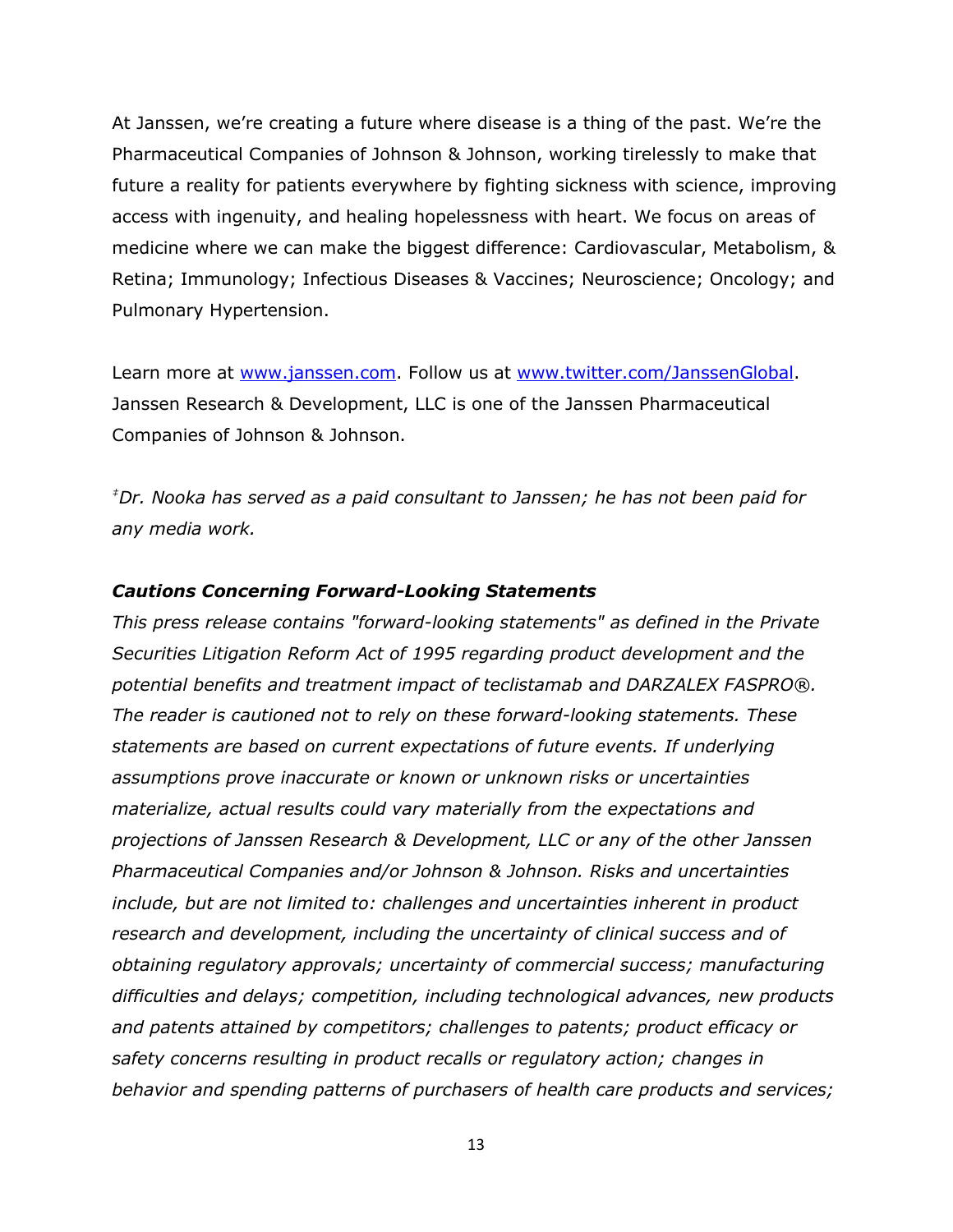*changes to applicable laws and regulations, including global health care reforms; and trends toward health care cost containment. A further list and descriptions of these risks, uncertainties and other factors can be found in Johnson & Johnson's Annual Report on Form 10-K for the fiscal year ended January 2, 2022, including in the sections captioned "Cautionary Note Regarding Forward-Looking Statements" and "Item 1A. Risk Factors," and in Johnson & Johnson's subsequent Quarterly Reports on Form 10-Q and other filings with the Securities and Exchange Commission. Copies of these filings are available online at [www.sec.gov,](http://www.sec.gov/) [www.jnj.com](http://www.jnj.com/) or on request from Johnson & Johnson. None of the Janssen Pharmaceutical Companies nor Johnson & Johnson undertakes to update any forward-looking statement as a result of new information or future events or developments.*

<sup>&</sup>lt;sup>1</sup> Nooka A et al. Teclistamab, a B-cell maturation antigen (BCMA) x CD3 bispecific antibody, in patients with relapsed/refractory multiple myeloma (RRMM): Updated efficacy and safety results from MajesTEC-1. 2022 ASCO Annual Meeting – American Society of Clinical Oncology. June 2022.

<sup>&</sup>lt;sup>2</sup> Moreau P et al. Teclistamab, a BCMAxCD3 antibody, in triple class exposed multiple myeloma. The New England Journal of Medicine, June 2022.

 $3$  Touzeau C et al. Efficacy and safety of teclistamab (tec), a B-cell maturation antigen (BCMA) x CD3 bispecific antibody, in patients (pts) with relapsed/refractory multiple myeloma (RRMM) after exposure to other BCMAtargeted agents. 2022 ASCO Annual Meeting – American Society of Clinical Oncology. June 2022.

<sup>4</sup> Martin T et al. Health-related quality of life in patients with relapsed/refractory multiple myeloma (RRMM) treated with teclistamab, a B-cell maturation antigen (BCMA) x CD3 bispecific antibody: patient-reported outcomes in MajesTEC-1. 2022 ASCO Annual Meeting – American Society of Clinical Oncology. June 2022.

<sup>5</sup> Rodriguez-Otero P et al. A novel, immunotherapy-based approach for the treatment of relapsed/refractory multiple myeloma (RRMM): Updated phase 1b results for daratumumab in combination with teclistamab (a BCMA x CD3 bispecific antibody). 2022 ASCO Annual Meeting – American Society of Clinical Oncology. June 2022. <sup>6</sup> Mateos M et al. Randomized, phase 3 study of teclistamab plus daratumumab versus investigator's choice of daratumumab, pomalidomide, and dexamethasone or daratumumab, bortezomib, and dexamethasone in patients with relapsed/refractory multiple myeloma. 2022 ASCO Annual Meeting – American Society of Clinical Oncology. June 2022.

 $7$  Rodriguez-Otero P et al. A novel, immunotherapy-based approach for the treatment of relapsed/refractory multiple myeloma (RRMM): Updated phase 1b results for daratumumab in combination with teclistamab (a BCMA x CD3 bispecific antibody). EHA 2022 Congress – European Hematology Association. June 2022.

<sup>&</sup>lt;sup>8</sup> WJC van de Donk N et al. Novel Combination Immunotherapy for the Treatment of Relapsed/Refractory Multiple Myeloma: Update Phase 1B Results for Talquetamab (A GPRC5D x CD3 Bispecific Antibody) in Combination with Daratumumab. EHA 2022 Congress – European Hematology Association. June 2022.

<sup>&</sup>lt;sup>9</sup> Labrijn AF et al. Proc Natl Acad Sci USA. 2013;110:5145.

<sup>10</sup> Frerichs KA et al. Clin Cancer Res. 2020; doi: 10.1158/1078-0432.CCR-19-2299.

<sup>&</sup>lt;sup>11</sup> Cancer Research Institute. "Adoptive Cell Therapy: TIL, TCR, CAR T, AND NK CELL THERAPIES." Available at: [https://www.cancerresearch.org/immunotherapy/treatment-types/adoptive-cell-therapy.](https://www.cancerresearch.org/immunotherapy/treatment-types/adoptive-cell-therapy)

<sup>&</sup>lt;sup>12</sup> Cho SF et al. Frontiers in Immunology. 2018; 9: 1821.

<sup>&</sup>lt;sup>13</sup> Benonisson H et al. Molecular Cancer Therapeutics. 2019 (18) (2) 312-322.

<sup>&</sup>lt;sup>14</sup> European Medicines Agency. PRIME Factsheet. Available at: [https://www.ema.europa.eu/en/human](https://www.ema.europa.eu/en/human-regulatory/research-development/prime-priority-medicines)[regulatory/research-development/prime-priority-medicines.](https://www.ema.europa.eu/en/human-regulatory/research-development/prime-priority-medicines) Accessed December 2021.

<sup>&</sup>lt;sup>15</sup> The U.S. Food and Drug Administration. "Expedited Programs for Serious Conditions." Available at: [https://www.fda.gov/downloads/Drugs/GuidanceComplianceRegulatoryInformation/Guidances/UCM358301.pdf.](https://www.fda.gov/downloads/Drugs/GuidanceComplianceRegulatoryInformation/Guidances/UCM358301.pdf) Accessed December 2021.

<sup>16</sup> Rajkumar SV. Multiple myeloma: 2020 update on diagnosis, risk-stratification and management. *Am J Hematol*.2020;95(5):548-5672020;95(5):548-567.<http://www.ncbi.nlm.nih.gov/pubmed/32212178>